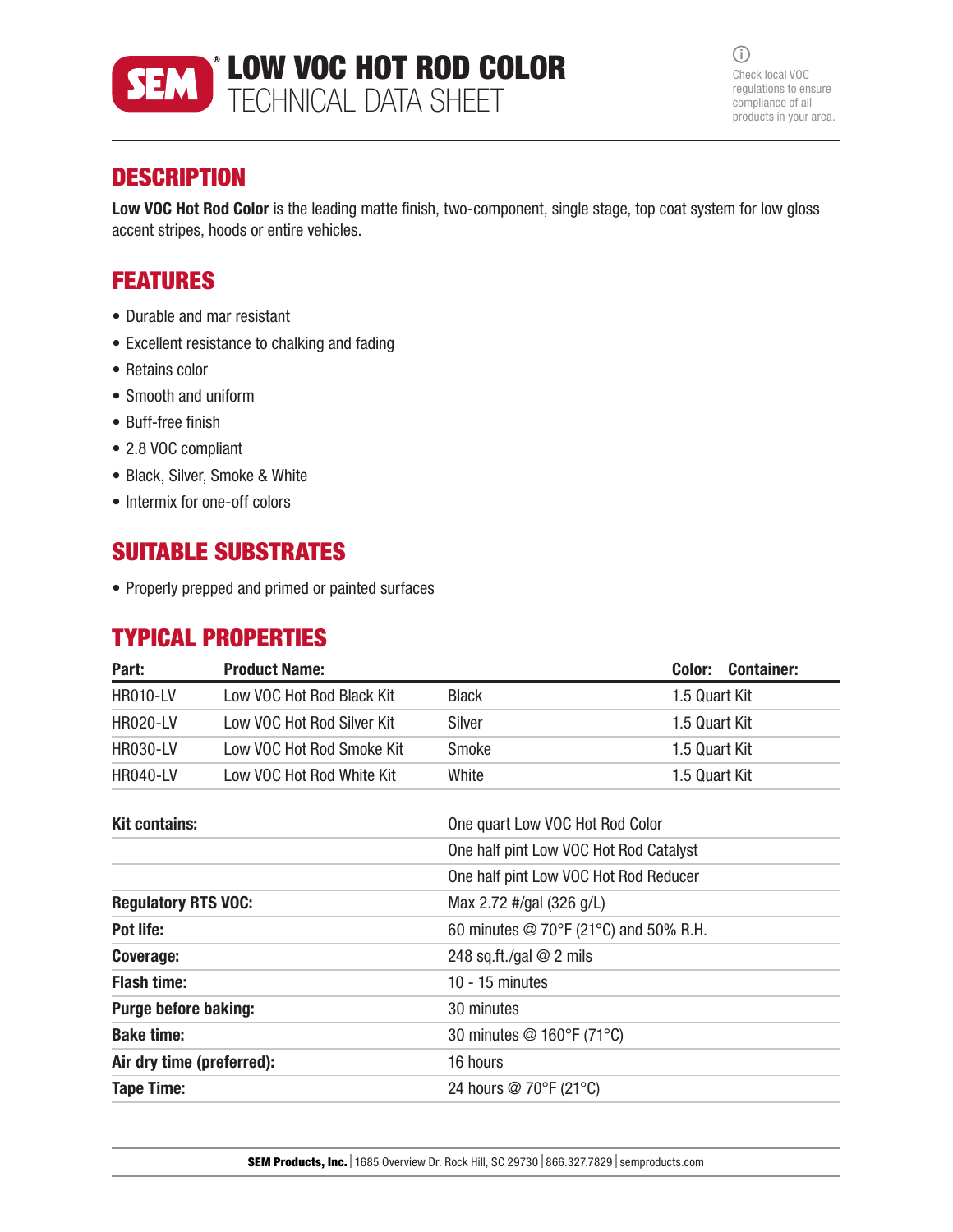# HANDLING AND APPLICATION



### PREPARATION:

For best results, prime surface with Metalock™ DTM High Build Primer or World Class™ DTM Primer, according to directions. Clean with SEM Solve or XXX Universal Surface Cleaner.



#### MIXING:

Shake or stir thoroughly. Mix by volume:

| 4 Parts              | <b>Part</b>              | 1 Part                  |
|----------------------|--------------------------|-------------------------|
| <b>Hot Rod Color</b> | Low VOC Hot Rod Catalyst | Low VOC Hot Rod Reducer |

Note: Use of additives other than Low VOC Hot Rod Catalyst and Low VOC Hot Rod Reducer are not recommended and will affect the appearance and performance of Low VOC Hot Rod Colors.



# APPLICATION:

Set air pressure to:  $40 - 45$  psi for non-HVLP

8 - 10 psi at the cap for HVLP equipment

- 1. Use a gun equipped with a 1.3 1.4 nozzle. Spray one medium-wet coat keeping the gun 5 7" from the substrate and minimum overlap of 75%. Allow to flash dry, approximately 10 - 15 minutes.
- 2. Spray a second identical medium-wet coat and allow an additional 30 minutes before baking for 30 minutes at 140°F (60°C), or air dry for 16 hours.

Note: Always spray a test panel to ensure desired gloss level. Variations in temperature and gun set up can affect the final gloss of Low VOC Hot Rod Color.

Do not recoat after panel has been baked or air-dried without first sanding with P400 – P600 grit.



#### CARE:

Do not buff or polish. When washing is necessary, use a mild soap and dry immediatley with a soft cloth or chamois. To detail, use a microfiber or other soft cloth and a dedicated matte finish spray wax or detailer. Always test in an inconspicuous area first.



#### CLEANUP:

Use appropriate cleaning materials compliant with VOC regulations in your area.